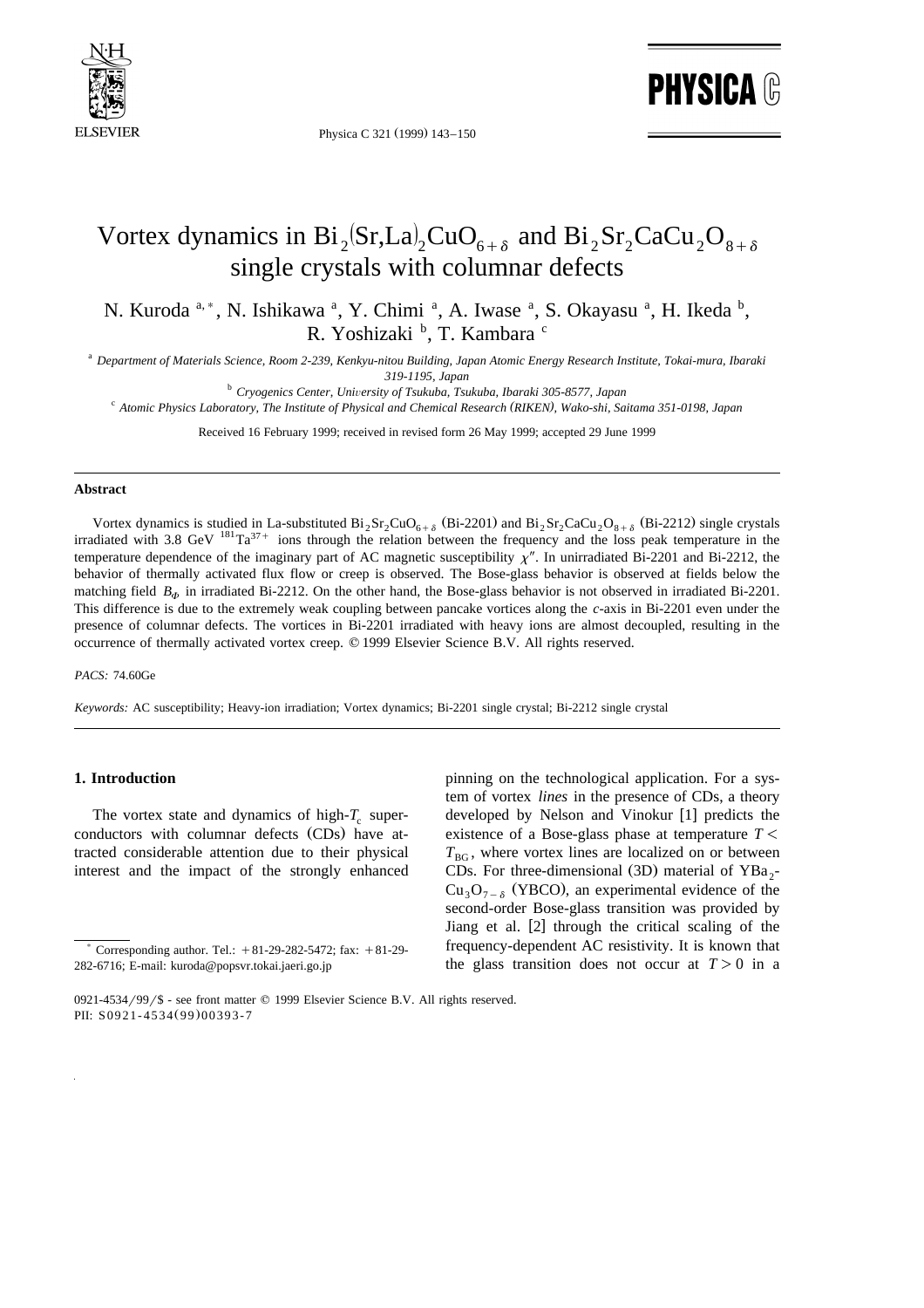purely two-dimensional  $(2D)$  vortex system [3,4]. The fact that the Bose-glass behavior is observed in highly anisotropic  $Bi_2Sr_2CaCu_2O_{8+\delta}$  (Bi-2212) with CDs  $[5-7]$  indicates that the vortices are correlated enough along the *c*-axis direction to encounter the Bose-glass transition in Bi-2212 with CDs. The 3D coupling of vortices by CDs is demonstrated by the transport measurements in flux transformer geometry  $\begin{bmatrix} 7,8 \end{bmatrix}$  and Josephson plasma resonance in Bi-2212 with  $CDs$  [9].

In order to study the influence of dimensionality of vortices on the Bose-glass behavior, we have investigated the vortex dynamics in the presence of CDs in a Bi-2212 single crystal and a  $Bi_2(Sr, La)_2CuO_{6+\delta}$  (Bi-2201) single crystal. The anisotropy of Bi-2201 is much higher than that of Bi-2212. To the best of our knowledge, the effect of CDs on the vortex dynamics in Bi-2201 has not been reported. In the case of extreme anisotropy represented by the Bi- and Tl-based high- $T_c$  superconductors, 2D ''pancake'' vortices are weakly coupled between layers by Josephson and by magnetic interactions. According to the Josephson plasma resonance experiments [10], the anisotropy factor  $\gamma =$  $(m_e/m_{ab})^{1/2}$  of Bi-2201 is about 750 and much higher than that of Bi-2212 ( $\gamma \sim 100$ ) when both have the optimum  $T_c$ . Therefore, the Josephson interaction between two pancake vortices  $E_I \propto \varepsilon_0 s / \gamma^2$ [4] in Bi-2201 is much weaker than that in Bi-2212, where  $\varepsilon_0 = (\Phi_0^2 / 4 \pi \mu_0 \lambda_{ab}^2)$  and *s* is the interlayer spacing  $(\lambda_{ab}$  is the penetration depth in the *ab*-plane). Moreover, the magnetic interaction between two pancake vortices along the field direction  $E_{\text{m}} \propto \varepsilon_0 d^2 / \lambda_{ab}$  [4] (*d* is the thickness of superconducting plane) is also smaller in Bi-2201, provided that  $d$  is the thickness of  $CuO<sub>2</sub>$  layers. It is natural to regard  $CuO<sub>2</sub>$  layers as a superconducting plane because they sustain superconductivity. The thickness of a CuO<sub>2</sub> plane is about 1 A in Bi-2201. For Bi-2212,  $d$ corresponds to the double  $CuO<sub>2</sub>$  layers and is about  $3$  Å. The thinner CuO<sub>2</sub> plane results in the weaker magnetic coupling in Bi-2201.

The results for Ta-ion irradiated Bi-2212 and Bi-2201 were compared to each other. The Bose-glass behavior was observed in irradiated Bi-2212, while it was not observed in irradiated Bi-2201. The experimental result implies that vortices in Bi-2201 are almost decoupled in spite of the introduction of CDs.

#### **2. Experimental procedure**

Bi-2201  $(T_c \approx 27 \text{ K})$  and Bi-2212  $(T_c \approx 90 \text{ K})$ single crystals with the optimum  $T_c$  were grown by the travelling solvent floating zone (TSFZ) method. The characteristics of these single crystals are described in Refs.  $[11-13]$ . The reference (unirradiated) sample and the sample for irradiation were cut from one large crystal. The Bi-2201 crystal with dimensions of  $1.6(l) \times 1.2(w) \times 0.06(t)$  mm<sup>3</sup> and the Bi-2212 crystal with dimensions of  $2.6(l) \times$  $1.6(w) \times 0.04(t)$  mm<sup>3</sup> were irradiated with 3.8 GeV<br><sup>181</sup>Ta<sup>37+</sup> ions at RIKEN Ring Cyclotron Facility to introduce CDs along the sample *c*-axis. As the projected range of 3.8 GeV  $181 \text{ Ta}^{37+}$  ion is about 0.1 mm in both Bi-2201 and Bi-2212, the irradiating ions pass through the specimen completely. The irradiation dose or the density of CDs was  $4\times$  $10^{10}/\text{cm}^2$  which corresponds to a dose-equivalent matching field  $B_{\phi}$  of 0.8 T. The irradiation reduced  $T_c$  by 2 K for Bi-2201, and 1 K for Bi-2212. Several single crystals of Bi-2201 and Bi-2212 were also irradiated with the dose of  $2\times10^{10}/\text{cm}^2$  for transmission electron microscopy (TEM) observation. The TEM images have confirmed that the defect density is almost equal to the irradiation dose deduced from the beam currents and the irradiation time. The average radius of the ion track was 5 nm in Bi-2201 and 4 nm in Bi-2212.

The temperature dependence of the AC magnetic susceptibility  $\chi = \chi' - i \chi''$  was measured under the AC magnetic field  $H_{AC}$   $sin(2\pi ft)$  with a low amplitude  $H_{AC} = 0.5$  Oe in a frequency range of 100  $Hz \le f \le 35$  kHz and the external DC magnetic field  $B_{\text{ex}}$ . The relation between the frequency and the loss peak temperature  $(T_p)$  at which  $\chi''$  became maximum was investigated. The AC and the external DC magnetic fields were applied in the direction parallel to the *c*-axis. The two components  $\chi'$  and  $\chi''$  of the AC susceptibility were determined by using the signal from a susceptometer which consisted of a pair of balanced secondary coils and primary coil. To avoid the surface or geometrical barrier effects at low fields and high temperatures  $[14,15]$ , the experiments were performed under the DC field above 0.1 T.

There are two kinds of losses in the AC loss: the eddy current loss and hysteresis loss. In most AC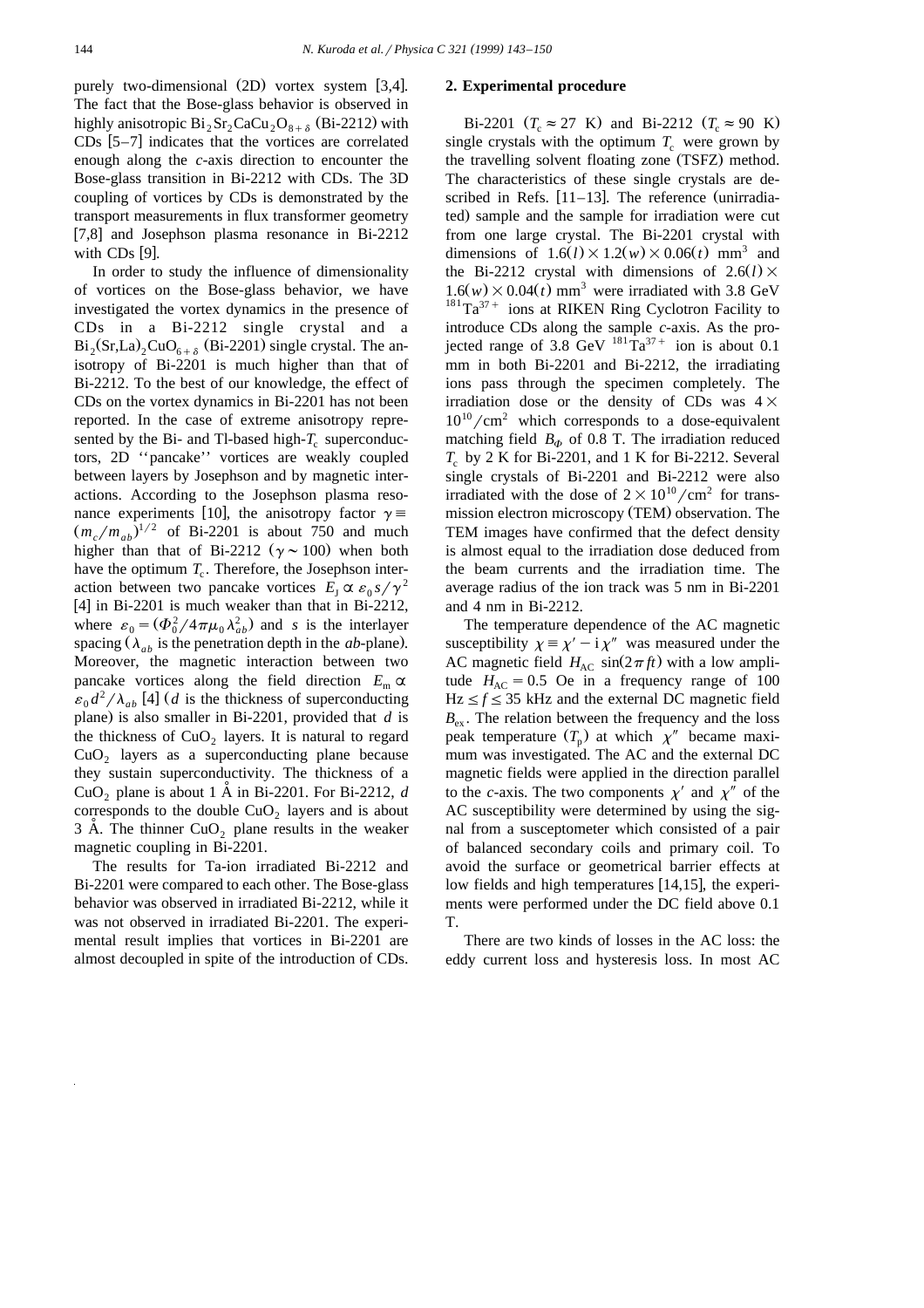experiments in a small AC field and a large DC field, the amplitude of vortex oscillation is much smaller than the vortex spacing so that the critical state with hysteresis loss is not relevant. The AC response is in the linear regime well above the glass temperature and there, the eddy current loss is relevant. Figs. 1 and 2 show a temperature dependence of AC susceptibility of irradiated Bi-2201 and Bi-2212 at various frequencies, respectively. The temperature dependence of  $\chi''$  strongly depends on the frequency, while the value of  $\chi''$  at a given temperature does not depend strongly on the magnitude of  $H_{AC}$  as shown in the inset of Figs. 1 and 2. The experimental results show that the AC loss is attributed to the eddy current loss at  $T_p$ , and not the hysteresis loss in the nonlinear critical state. For the latter case, AC susceptibility would depend on the amplitude of AC field, but would not depend on the frequency [16–18]. Moreover, the value of  $T_p$  is independent of the amplitude of AC field from 0.1 to 2.0 Oe and the third-harmonic response signal is below noise-level at  $T_p$  for  $H_{AC} = 0.5$  Oe. The linearity at  $T_p$  was confirmed in the measuring frequency range of 100 Hz  $\leq f \leq 35$  kHz.

When the AC response is in the linear regime, the maximum AC loss occurs when  $\omega \tau = 1.11$   $(\tau =$  $wt\mu_0/4\pi\rho$  in a superconductor with a shape of long strip and when  $\omega \tau = 0.97$  in a square thin superconductor under a perpendicular AC field [19]. Here,  $\omega = 2\pi f$  is the angular frequency, *w* the width of the sample,  $t$  the thickness, and  $\rho$  the resistivity of the sample. In the measuring frequency range, the eddy current loss at the loss peak temperature corresponds to the resistivity  $5\times10^{-4} \le \rho \le 0.2$  $\mu\Omega$  cm for typical sample dimension of  $w=1.5$ mm and  $t = 0.05$  mm. In a glass transition, the resistivity vanishes at  $T_g$  as  $\rho \sim (T - T_g)^n$ . The relation between frequency *f* and  $T_p$  is, then,  $f \sim (T_p -$ 



Fig. 1. The temperature dependence of the real part  $(\chi')$  and the imaginary part  $(\chi'')$  of the AC susceptibility in Bi-2201 irradiated with 3.8 GeV Ta ions at different frequencies ( $B_{\text{ex}} = 0.1$  T,  $H_{\text{AC}} = 0.5$  Oe). The inset shows the temperature dependence of  $\chi''$  at different  $H_{\text{AC}}$  $B_{\text{ex}} = 0.3$  T,  $f = 5$  kHz).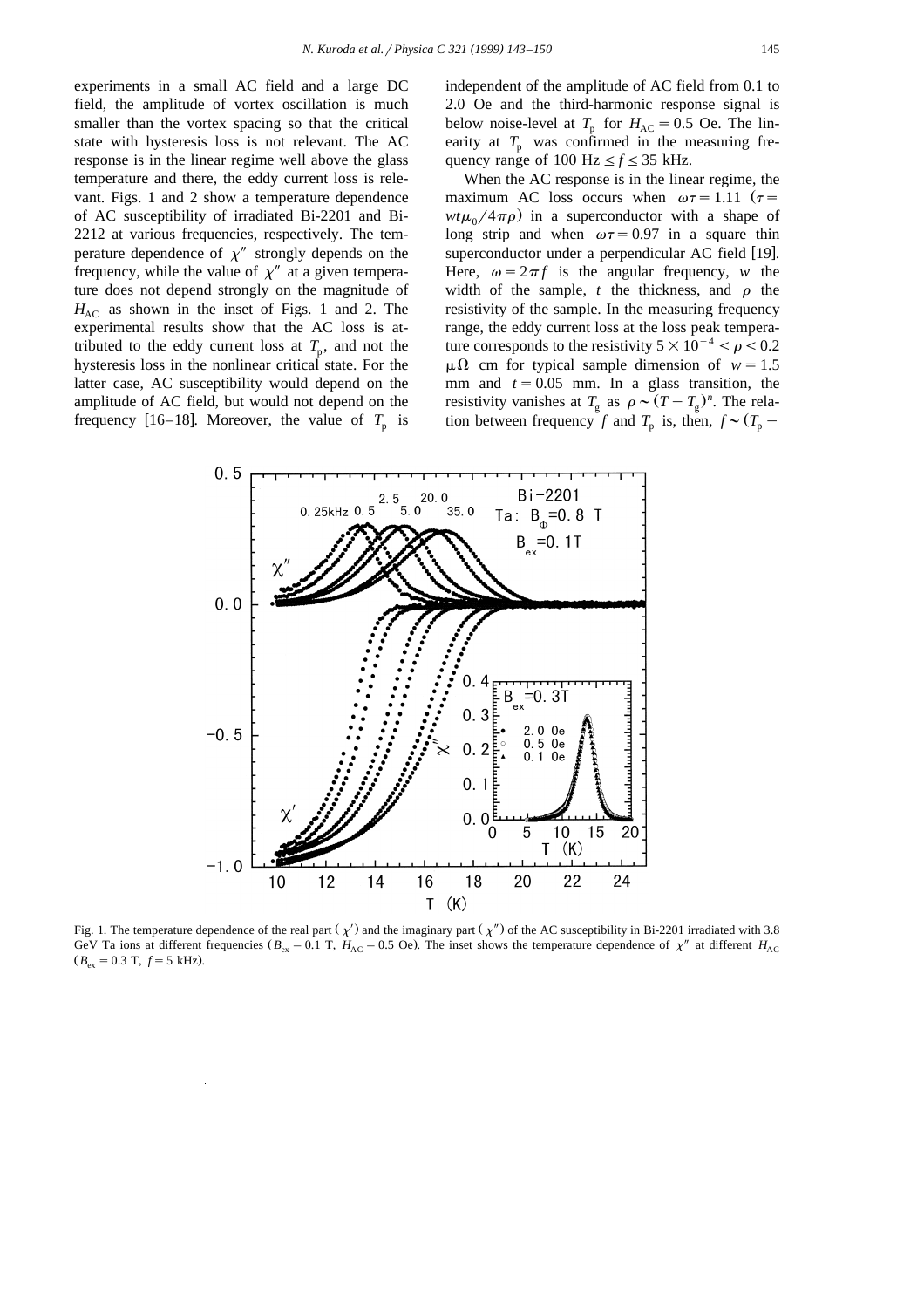

Fig. 2. The temperature dependence of  $\chi'$  and  $\chi''$  in Bi-2212 irradiated with 3.8 GeV Ta ions at different frequencies ( $B_{\text{ex}} = 0.8$  T,  $H_{AC} = 0.5$  Oe). The inset shows the temperature dependence of  $\chi''$  at different  $H_{AC}$  ( $B_{ex} = 0.8$  T,  $f = 5$  kHz).

 $T<sub>a</sub>$ )<sup>n</sup>, similarly to the temperature dependence of resistivity. On the other hand, when the thermally assisted flux flow (TAFF) or creep dominates the vortex motion, the resistivity behaves according to  $\rho \sim \exp(-U/T)$  and, therefore, the Arrhenius-like behavior  $f \sim \exp(-U/T_p)$  appears with an activation energy *U*.

#### **3. Results and discussion**

We first discuss the results for Bi-2212. Fig.  $3(a)$ shows the Arrhenius plot for the frequency and  $T_p$ for unirradiated Bi-2212. The Arrhenius-like behavior is observed in the unirradiated Bi-2212. The behavior is usually taken to be indicative of TAFF or creep. Fig.  $3(b)$  shows Arrhenius plots for the frequency and  $T_p$  for irradiated Bi-2212. The deviation from the Arrhenius-like behavior is apparent. The glass behavior  $f \sim (T_p - T_g)^n$  is observed instead, as

shown in Fig. 3(c). Fig. 4(a) shows the relation between the glass temperature deduced from the fit to the relation of  $f \sim (T_p - T_g)^n$  and the external magnetic field  $B_{ex}$ . Above about the matching field  $B_{\phi}$ , the glass temperature decreases rapidly with increasing  $B_{\rm ex}$  because the interstitial vortices that are not trapped by CDs exist above  $B_{\Phi}$  and they move easily.

Fig.  $4(b)$  shows the exponents *n* in the glassy behavior. At fields below  $B_{\phi}$ , the value of *n* is almost constant about 4 and is close to the Bose-glass <sup>X</sup> exponent  $v'(z'-2) = 3.5-4.5$  obtained from the numerical simulations  $[20,21]$  and the  $I-V$  scaling analysis for a heavy-ion irradiated Tl-2212  $z' = 4.9$  and  $v' = 1.1$  [22]. Thus, the present glass temperature  $T<sub>g</sub>$  is identified with the Bose-glass temperature  $T_{\text{BG}}$  for  $B_{\text{ex}} < B_{\phi}$ . The existence of the Bose-glass behavior indicates that the pancake vortices are well correlated along the *c*-axis in Bi-2212 irradiated with heavy ions. At fields above  $B_{\phi}$ , the value of *n*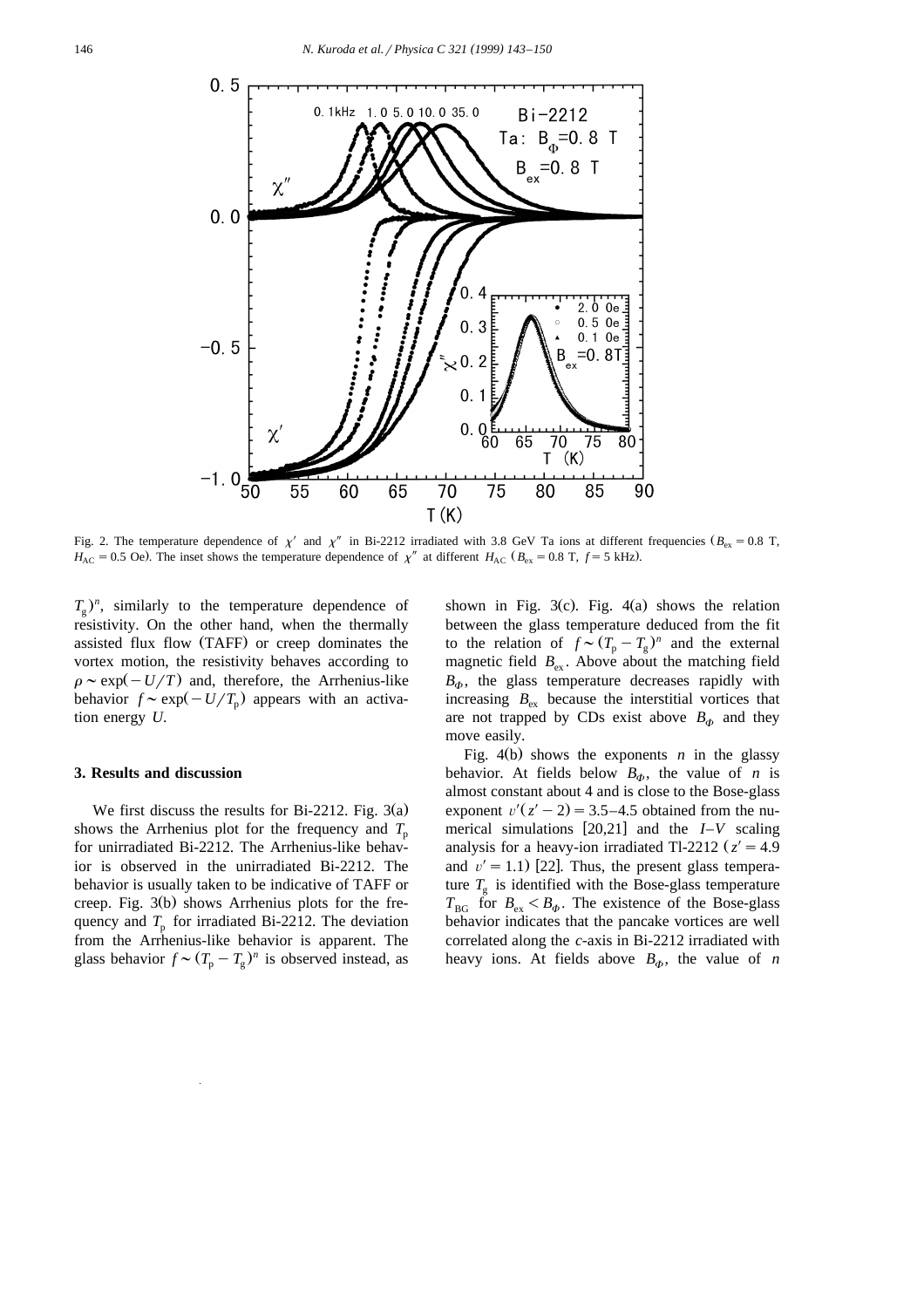

Fig. 3. (a) Arrhenius plot for the frequency and  $T_p$  for unirradiated Bi-2212. (b) Arrhenius plots for the frequency and  $T_p$  for Bi-2212 irradiated with Ta ions at several DC external fields  $B_{\text{ex}}$ . (c) f vs.  $T_p - T_g$  on a log–log plot.

increases with  $B_{\rm ex}$ , indicating that the vortex dynamics deviates from that of Bose-glass. This is due to the creep of the vortices which are not trapped by CDs at  $B_{ex} > B_{\phi}$ . The crossover in the vortex dynamics at  $B_{\phi}$  in heavy-ion irradiated Bi-2212 was also reported and discussed previously in Ref. [23]. The recently found anomaly which is associated with the recoupling of vortices at  $B_{\Phi}/3$  [24,25] is also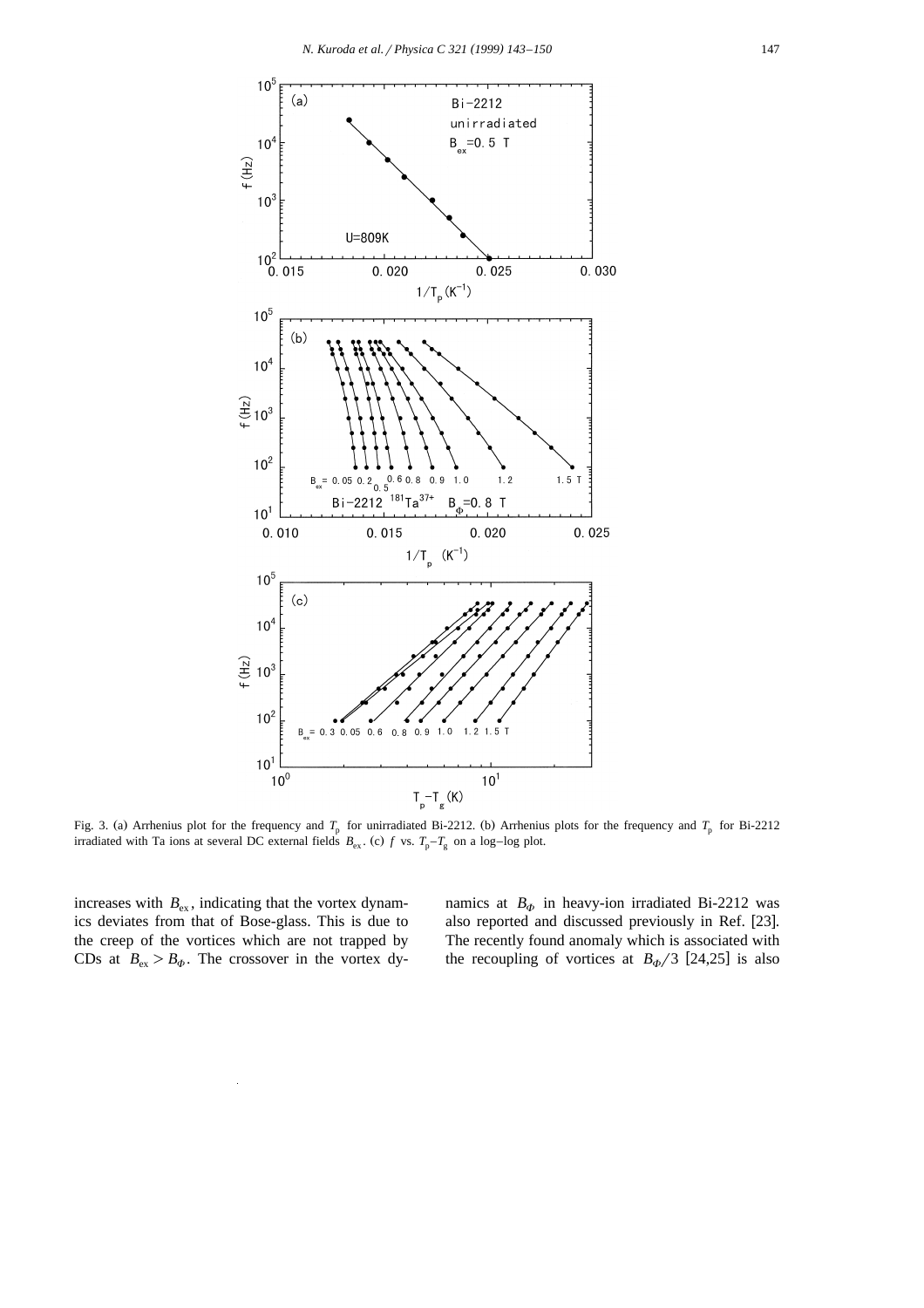

Fig. 4. (a) The glass transition line in the  $B_{\text{ex}}/B_{\phi} - T_{\text{g}}/T_{\text{c}}$  plane for Bi-2212 irradiated with Ta ions. (b) The exponent  $n$  in the glassy power law  $f \sim (T_p - T_g)^n$  as a function of  $B_{ex} / B_{\phi}$ . The dotted line indicates the average value of  $n (=3.8)$  at fields  $B_{\alpha s} < B_{\alpha b}$ . The solid line is a guide for the eye.

expected to influence the glassy exponent *n*. A slight decrease in *n* at  $B_{ex}/B_{\phi} > 1/3$  may be due to this recoupling of vortices. A further precise investigation is, however, needed to clarify the influence of the recoupling of vortices at  $B_{\phi}/3$  on the glassy behavior.

We turn next to the results for Bi-2201. Fig.  $5(a)$ and (b) show Arrhenius plots for the frequency and  $T<sub>p</sub>$  in unirradiated Bi-2201 and irradiated Bi-2201, respectively. On the contrary to the Bose-glass behavior  $f \sim (T_p - T_{BG})^n$  in irradiated Bi-2212, the Arrhenius-like behavior  $f \sim \exp(-U/T_p)$  is observed in irradiated Bi-2201 (Fig.  $5(b)$ ) as well as in the unirradiated one (Fig.  $5(a)$ ). A glass analysis is not successful anymore in irradiated Bi-2201 in contrast to the case of Bi-2212, indicating that the vortices are not coupled enough to encounter the Bose-glass transition. We have also confirmed the absence of the Bose-glass behavior in irradiated Bi-2201 for 3.5 GeV  $^{136}$ Xe<sup>31+</sup> irradiation [26].

In Fig. 6, the activation energy  $U$  is plotted as a function of  $B_{\text{ex}}$  for Bi-2201 irradiated with Ta ions. The activation energy *U* in the irradiated Bi-2201 is only about twice of that in the unirradiated one at  $B_{\text{ex}}=0.1$  T. The heavy-ion irradiation appears not to enhance the pinning strongly in Bi-2201. When the vortices are not coupled well, the advantages of the linear geometry of CDs are lost, resulting in the small enhancement of *U*.

We now estimate the correlation length along *c*-axis of a vortex line in a vortex line motion from the effective depinning length  $U/U_p$  [1,27] in the irradiated Bi-2201. Here,  $U_p \equiv (\Phi_0^2 / 4 \pi \mu_0 \lambda_{ab}^2)$  [0.5]  $+ \ln(R/\xi_{ab})$  is the pinning potential per unit length of a CD, where  $\xi_{ab}$  is the coherence length and *R* 



Fig. 5. (a) Arrhenius plot for the frequency and  $T_p$  for unirradiated Bi-2201 at  $B_{\text{ex}} = 0.1$  T. (b) Arrhenius plots for the frequency and  $T_p$  for Bi-2201 irradiated with Ta ions ( $B_\phi$  = 0.8 T) at several DC fields  $B_{\rm ex}$ .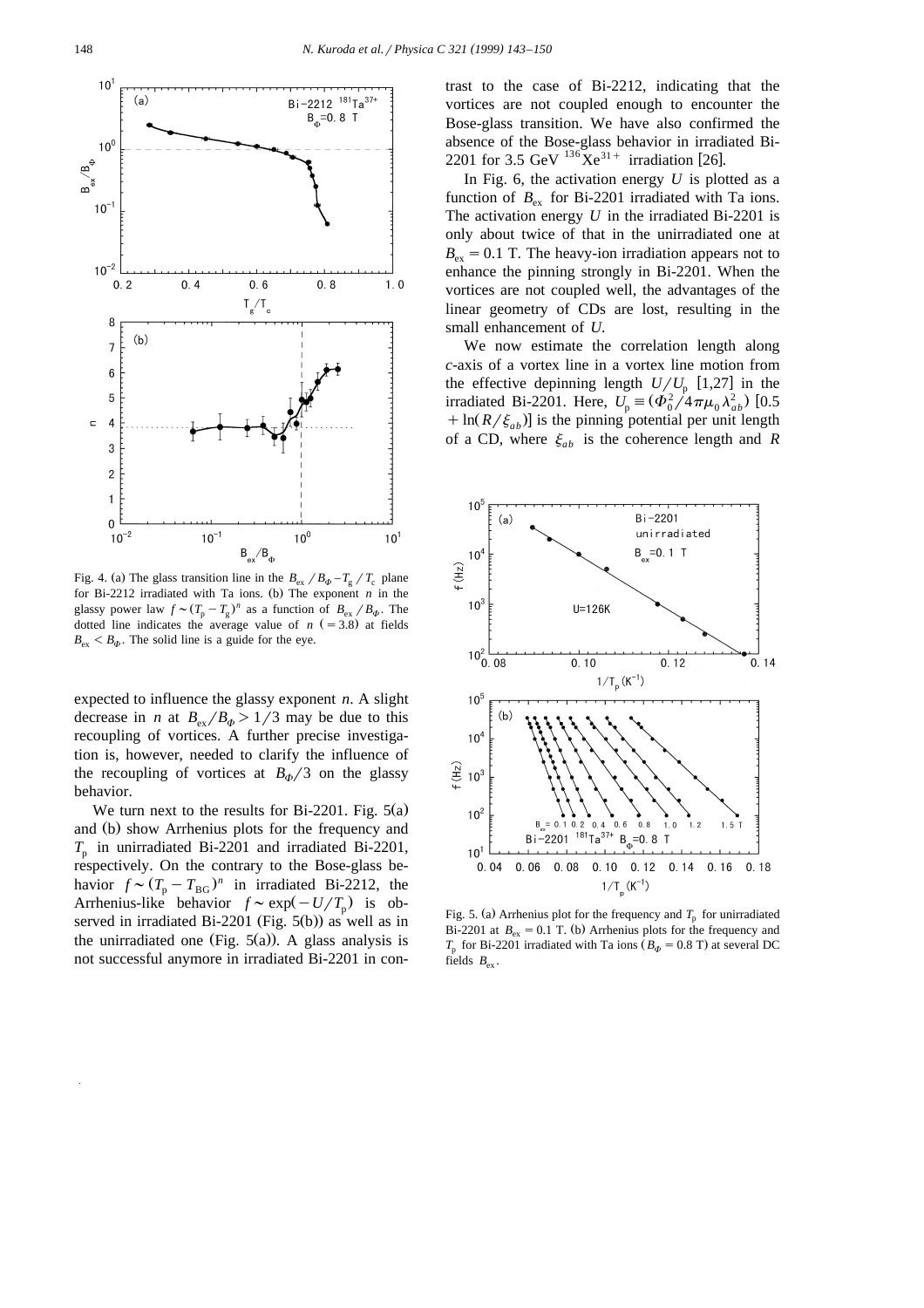

Fig. 6. The DC external magnetic field dependence of the activation energy *U* for irradiated Bi-2201 (solid circles) and for unirradiated one (open circle).

the radius of a CD. The activation energy *U* is 312 K at 0.1 T. As the vortex–vortex interaction is negligible, *U* comes from the energy of single-vortex line depinning at 0.1 T. The effective depinning length  $U(B_{\text{ex}} = 0.1 \text{ T})/U_{\text{p}}$  is about 3 nm, comparable to the layer spacing *s* of 1.2 nm, where  $U_p \approx 1 \times$  $10^{11}$  K/m, taking into account  $R = 5.0$  nm,  $\zeta_{ab} = 4$ nm, and  $\lambda_{ab} = 400$  nm [28]. This short depinning length indicates that pancake vortices in Bi-2201 are almost decoupled even in the presence of CDs. When the effective depinning length is shorter than  $2 s = 2.4$  nm, pancake vortices can depin individually, resulting in nonglassy creep  $[1,27]$ . Thus, the Bose-glass behavior is not observed in the irradiated Bi-2201. Instead, the Arrhenius-like behavior  $f \sim$  $\exp(-U/T_{p})$  appears, indicating the occurrence of thermally activated vortex creep.

Finally, we discuss the magnetic field dependence of the activation energy for irradiated Bi-2201. As shown in Fig. 6, the value of the activation energy *U* strongly depends on  $B_{\text{ex}}$  at high fields, while *U* depends on  $B_{\text{ex}}$  weakly at low fields. At high fields above 0.5 T, the field dependence of *U* approaches  $B_{\text{ex}}^{-1/2}$ . The field dependence of  $B_{\text{ex}}^{-1/2}$  indicates that the plastic motion of vortex over the vortex spacing  $a_0 \propto B_{\text{ex}}^{-1/2}$  becomes dominant at high fields. In the 2D vortex system, the vortex–vortex interaction leads to the plastic motion of vortices rather than the elastic one  $[4,29-31]$ . According to Ref.  $[31]$ , the activation energy *U* for the plastic creep is given by  $\varepsilon_0 a_0 / \gamma$ . On the other hand, at low fields, the vor-

tex–defect interaction is more important than the vortex–vortex interaction so that the activation energy is almost governed by a single-vortex depinning process, resulting in the weak field dependence of *U*. The activation energy *U* is ideally independent of the magnetic field in the low field regime where the vortex–vortex interaction is negligible. The crossover from a weak field dependence of  $U$  below  $B_{\phi}$  to  $B_{\rm ex}^{-1/2}$  dependence at high fields was also observed in transport measurement for heavy-ion irradiated Bi-2212 [32].

## **4. Conclusion**

The relation between the frequency and the loss peak temperature shows the Bose-glass behavior at the DC fields below the matching field  $B_{\phi}$  in Bi-2212 irradiated with 3.8 GeV Ta ions. On the other hand, the Arrhenius-like behavior appears in Bi-2201 irradiated with Ta ions. The absence of the Bose-glass behavior and the low activation energy in Bi-2201 in spite of the introduction of CDs are ascribed to the intrinsically weak coupling between pancake vortices. The difference between Bi-2201 and Bi-2212 in vortex dynamics comes from the difference in the strength of the coupling between pancake vortices.

#### **Acknowledgements**

The authors wish to thank the crew of the heavy ion accelerators of RIKEN for providing the good quality and stable ion beams. We also acknowledge Foundation for Promotion of Material Science and Technology of Japan (MST) for taking TEM photographs.

# **References**

- [1] D.R. Nelson, V.M. Vinokur, Phys. Rev. B 48 (1993) 13060.
- [2] W. Jiang, N.-C. Yeh, D.S. Reed, U. Kriplani, D.A. Beam, M. Konczykowski, T.A. Tombrello, F. Holtzberg, Phys. Rev. Lett. 72 (1994) 550.
- [3] D.S. Fisher, M.P.A. Fisher, D.A. Huse, Phys. Rev. B 43  $(1991)$  130.
- [4] G. Blatter, M.V. Feigel'man, V.B. Geshkenbein, A.I. Larkin, V.M. Vinokur, Rev. Mod. Phys. 66 (1994) 1125.